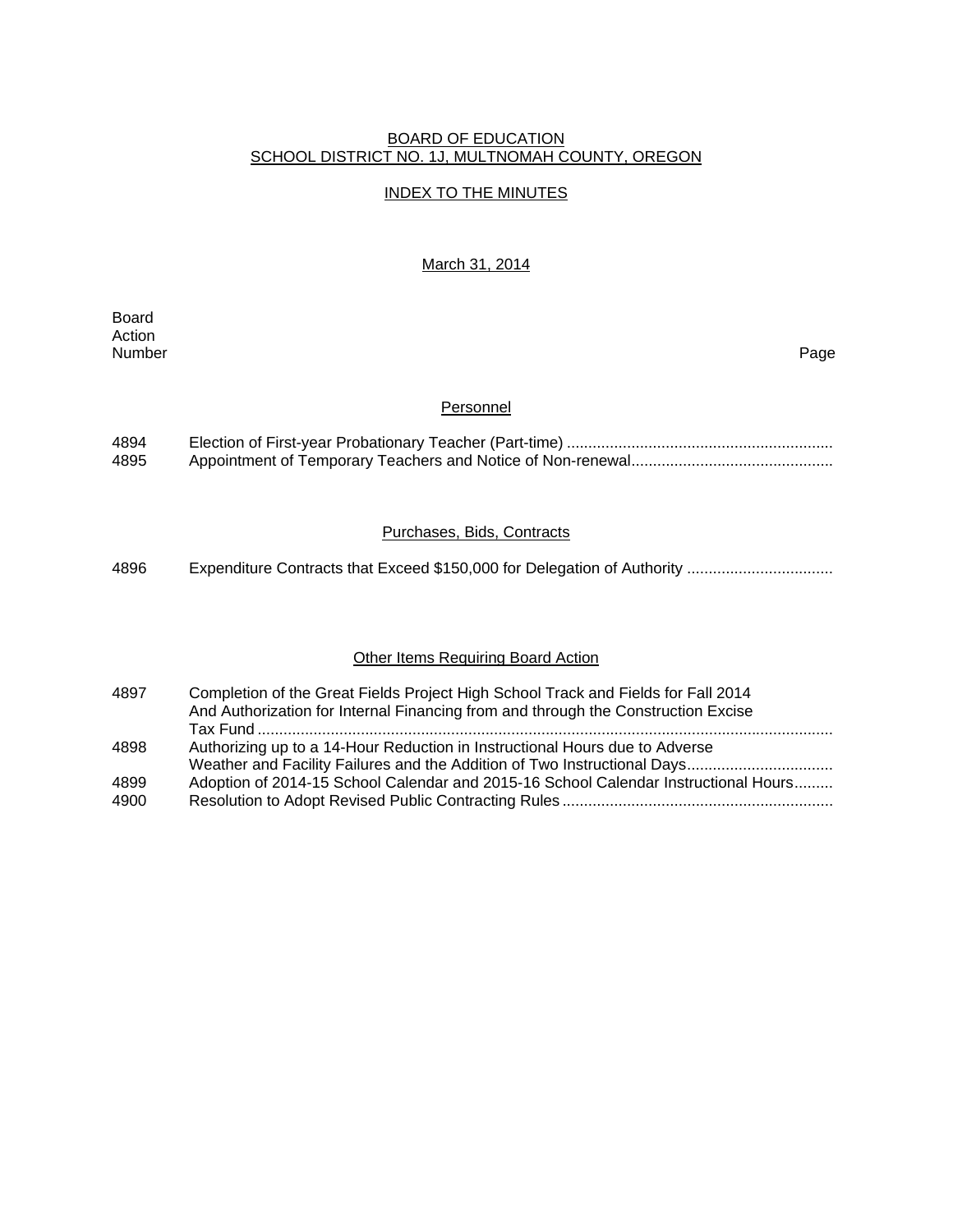## OFFICE OF THE BOARD OF EDUCATION SCHOOL DISTRICT NO. 1J, MULTNOMAH COUNTY, OREGON BLANCHARD EDUCATION SERVICE CENTER PORTLAND, OREGON

The Regular Meeting of the Board of Education came to order at 6:04pm at the call of Co-Chair Pam Knowles in the Board Auditorium of the Blanchard Education Service Center, 501 N. Dixon St, Portland, Oregon.

There were present: Pam Knowles, Co-Chair

Ruth Adkins Bobbie Regan - *absent*  Tom Koehler Steve Buel Matt Morton Greg Belisle, Co-Chair

Andrew Davidson, Student Representative

**Staff**  Carole Smith, Superintendent Caren Huson, Board Clerk

## **TEN GREAT FIELDS PROJECT PLAN AND FINANCING PROGRAMS**

Multnomah County Commissioner Loretta Smith stated that it was an honor to be able to contribute to the program in a small way, as in her mind, this was an equity issue.

Jeremy Wright, Vice-President of the Timbers Army, reported that they have engaged in partnerships to fix the of fields in Portland and urged the Board to vote yes on the proposal.

## **SUPERINTENDENT'S BUDGET MESSAGE**

Superintendent Smith proposed a \$534 million general fund budget for 2014-15. She proposed a budget that offers the ability to sustain recent investments, begin building back lost programs, add teachers, and shield some schools from enrollment dips.

The proposed budget: adds more than180 staff positions to our schools in the general fund, the majority of which will be teachers or other professional educators represented by the Portland Association of Teachers, including a significant increase in staffing for special education services; adds two additional instructional days for all students; adds capacity to recruit and support new teachers; sustains our strategy of targeting supports for our historically underserved populations in alignment with our Racial Educational Equity Policy; aligns with the Board's commitment to build an employee compensation policy and structure that both appropriately reflects the marketplace and the caliber of talent that we as a district want to retain and attract; sustains commitments made during 2013-14, including 30 positions in schools to address staffing issues in the fall, adding 68 half-time classified positions in all elementary schools and increased funding for athletics; and, uses reserves to fund critical one-time investments that add to our capacity to deliver services.

The proposed budget represents a significant step towards building back capacity in our schools and in the central programs that support these schools.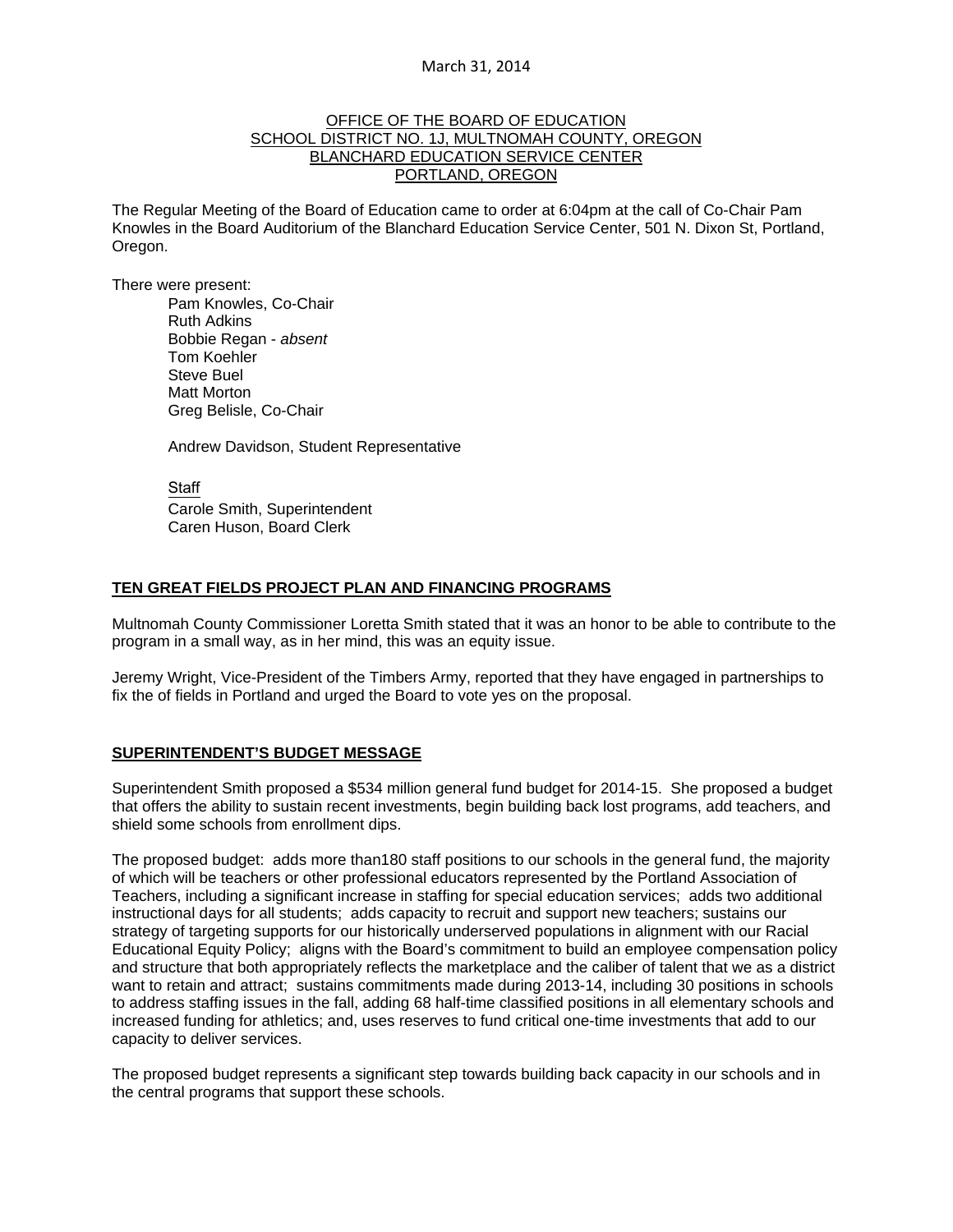At 7:01pm, the Board took a five-minute break.

## **STUDENT REPRESENTATIVE REPORT**

Student Representative Davidson reported on: budget recommendations, lowering class sizes, underfunded areas, high school schedules, and his attendance at the Council of Great City Schools Legislative/Policy Conference.

## **PUBLIC COMMENT**

Greg Burrill stated that he was studying teaching English to non-speakers. He mentioned the inappropriate program placement based on testing, as the tests could be wrong. Different tests result in different placement for the same students, and the District wastes money in giving the test.

Jonathan Hunt, representing the transit workers in Oregon, spoke on the PPS school bus drivers who put in long days. They love their jobs and the children, but they were overlooked as a group when it came to paying benefits.

Elise Eden commented that the administrators at MLC were not leading the school as the parents need them to. MLC needs leaders who support the school's core values. MLC is a public alternative school and a model in the District. MLC parents were used to being heard and respected and valued.

Josh Himel and Becky Steckler spoke on the allocation of teacher funding (fte). Llewellyn Elementary School has overcrowded classrooms and it was unacceptable to have that many students in the lower grades. The proposal for Llewellyn staffing for next year will widen the gap.

# **DISCUSSION: FAUBION MASTER PLAN**

Jim Owens, Executive Director of School Modernization, along with the architects and Gary Withers from Concordia University, provided the background on the proposed Master Plan for Faubion. The process had included community engagement design advisory meeting, public design workshops, and reaching out to other members of the community.

Director Morton stated that it all came down to programming in the building; there was great staff at Faubion and he asked what kind of stability we could offer the school.

Director Buel asked how the health center worked at Faubion. Mr. Withers responded that it would be a school-based clinic; they were still working on the funding for the clinic.

Student Representative Davidson commented that he thought Faubion will be the envy for the rest of the District.

#### **ADOPTION OF SCHOOL CALENDARS**

Amanda Whalen, Senior Advisor to the Superintendent, provided information on the proposed school calendars for 2014-15 and 2015-16.

Tracy Barton supported the recommendations but would like two changes: the 2014-15 school year should begin before Labor Day and to delay the adoption of the 2015-16 calendar until after we know how the conferences work in the 2014-15 school year.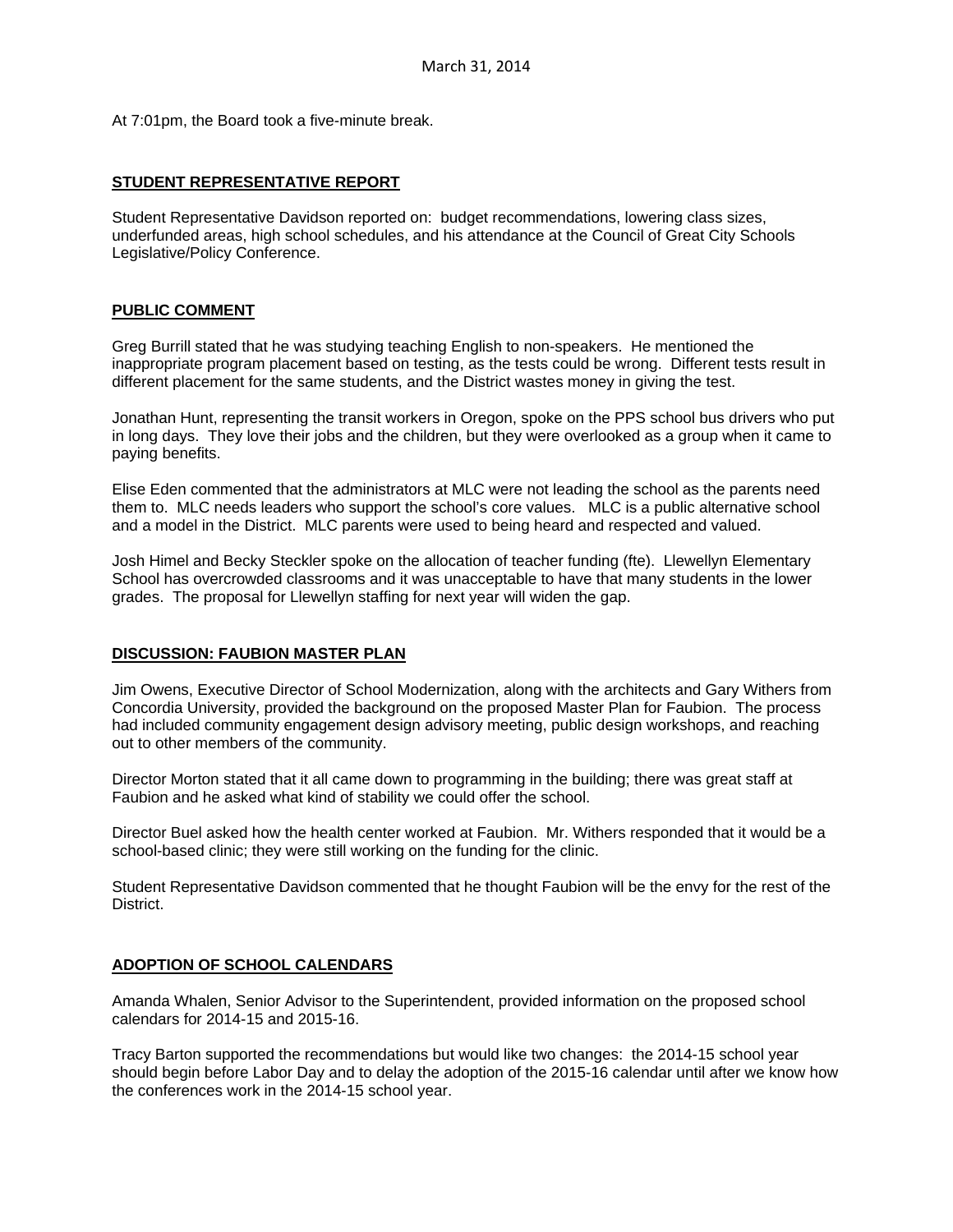Director Buel moved and Director Koehler seconded the motion to amend the resolution to eliminate late openings throughout the calendars. Director Buel explained the late openings disrupt parent schedules and eliminates almost three instructional days. The motion was put to a voice vote and failed by a vote of 1-5 (1-yes [Buel], 5-no; with Student Representative Davidson voting no.

Director Buel moved and Director Koehler seconded the motion to amend the resolution so that teachers are not taken out of their classrooms for professional development for more than four days each school year. Co-Chair Knowles stated that the motion did not pertain to the calendar resolution. Director Koehler moved to table the topic; there was no second so the motion failed. Director Buel's motion was put to a voice vote and failed by a vote of 1-1-4 (1-yes [Buel], 1-abstention (Koehler), 4-no; with Student Representative Davidson voting no.)

Director Buel moved to table the 2015-16 calendar approval to November 2014; no second was received so the motion failed.

Director Koehler stated that staff needs to evaluate the parent conferences in 2014-15.

## **BUSINESS AGENDA**

Director Buel questioned the Resolutions Northwest contract on restorative justice and asked how much we have spent on the contract. Tammy Jackson, Director of Student Services, responded that the District has not spent any money on the contract.

# **ADJOURN**

Co-Chair Knowles adjourned the meeting at 9:07pm.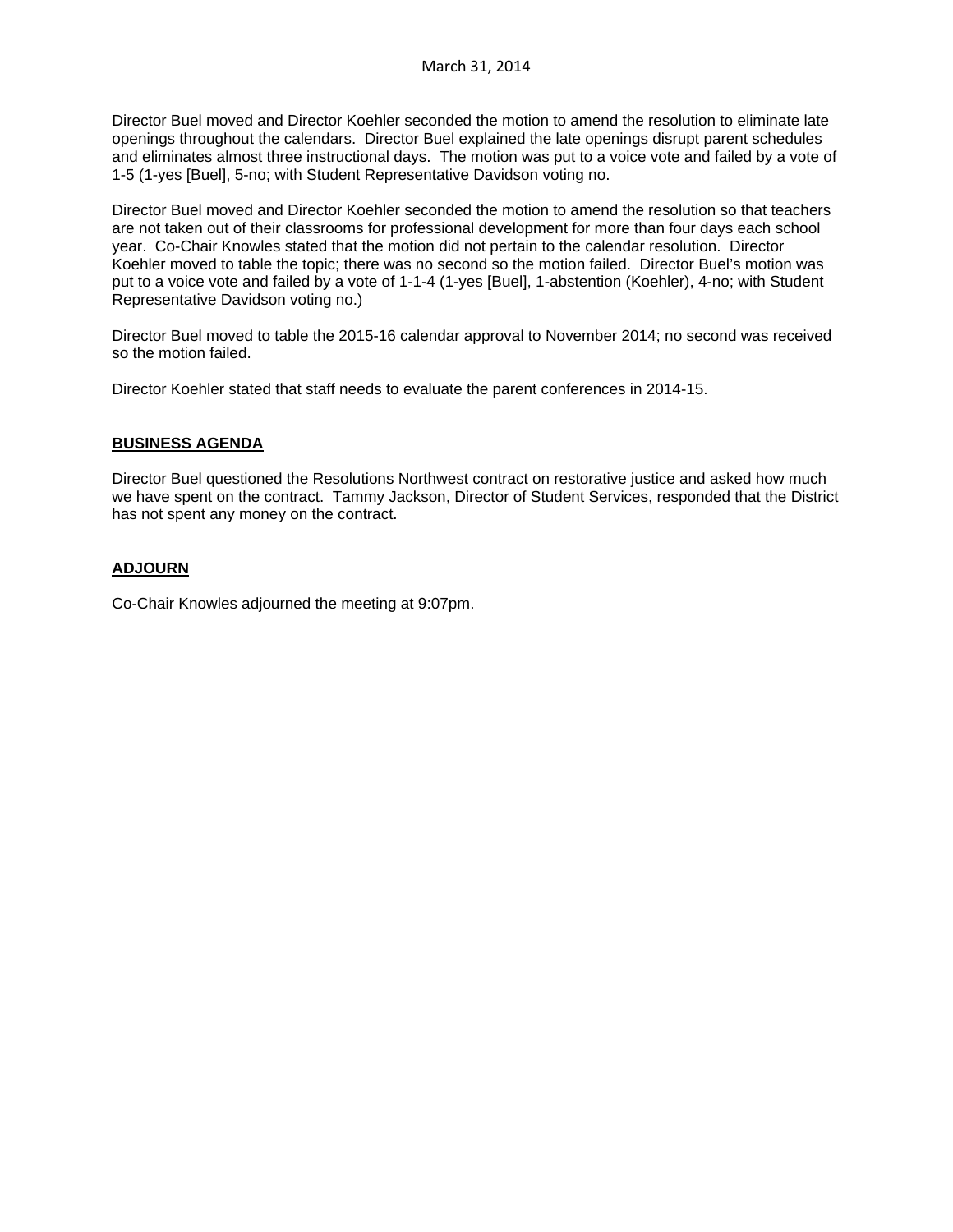# **Personnel**

The Superintendent RECOMMENDED adoption of the following items:

# Numbers 4894 and 4895

Director Belisle moved and Director Koehler seconded the motion to adopt the above numbered items. The motion was put to a voice vote and passed unanimously (yes-5, no-1 [Buel]; with Director Regan absent and Student Representative Davidson voting yes, unofficial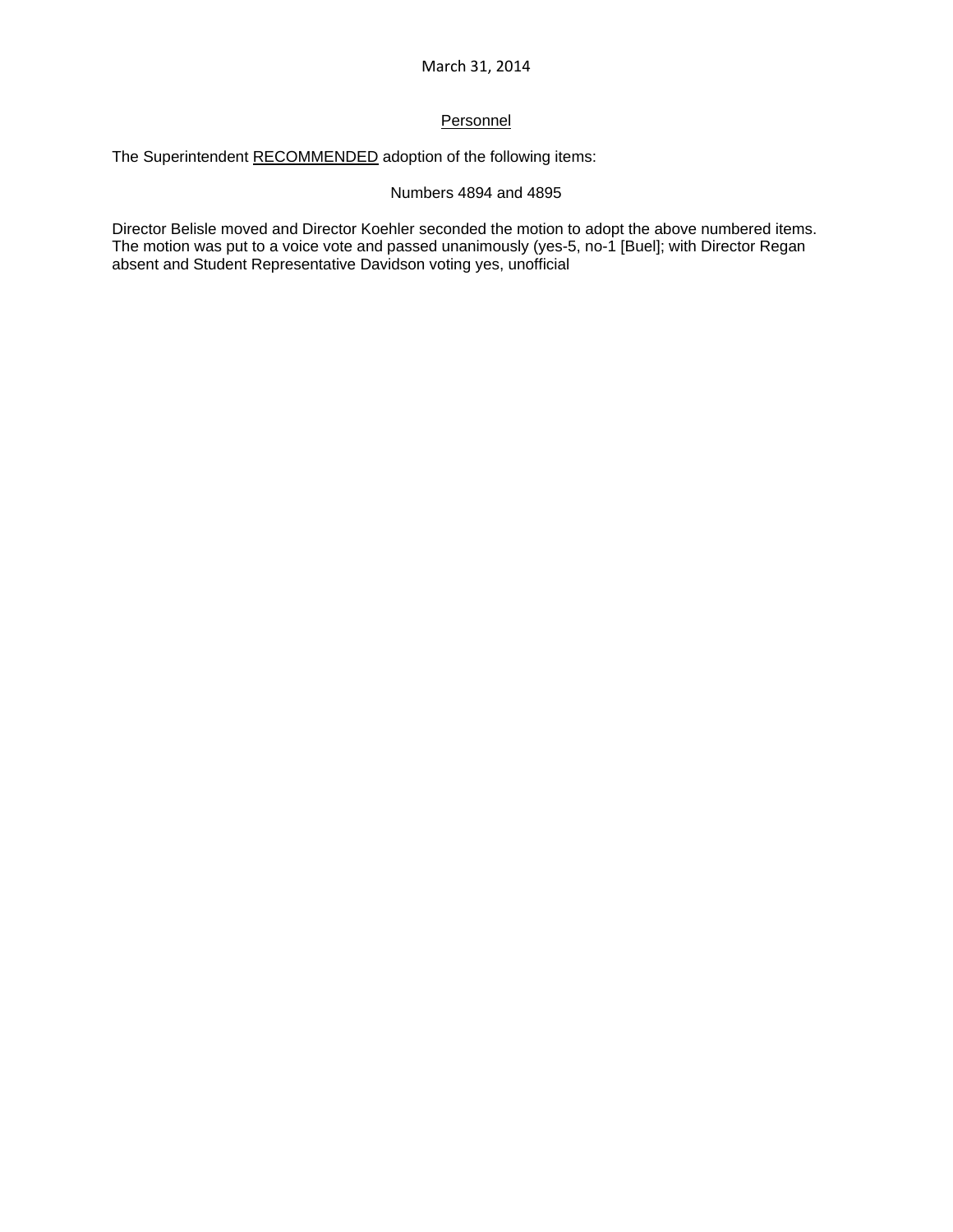#### Election of First-year Probationary Teacher (Part-time)

## **RECITAL**

On the advice of the Chief Human Resources Officer, the Superintendent recommends that the teacher listed below be elected as a First-year Probationary Teacher.

## **RESOLUTION**

The Board of Education accepts the Superintendent's recommendation, and by this resolution hereby elects as First-year Probationary Teacher for the school year 2013-14 the following person, subject to the employment terms and conditions set out in the standard form contract approved by legal counsel for the District and with all to be placed on the applicable Salary Guide that now exists or is hereafter amended:

| Part-Time    |      |        |  |  |  |
|--------------|------|--------|--|--|--|
| <b>First</b> | Last | ID     |  |  |  |
| Edward       | Walz | 022675 |  |  |  |

*S. Murray*

## **RESOLUTION No. 4895**

#### Appointment of Temporary Teachers and Notice of Non-renewal

# **RESOLUTION**

The Board of Education accepts the recommendation to designate the following persons as temporary teachers for the term listed below. These temporary contracts will not be renewed beyond their respective termination dates because the assignments are temporary and District does not require the teachers' services beyond completion of their respective temporary assignments.

| <b>First</b>   | Last        | ID     | Eff. Date  | <b>Term Date</b> |
|----------------|-------------|--------|------------|------------------|
| Daniel         | Carver      | 013181 | 2/18/2014  | 5/15/2014        |
| Rebecca        | Erickson    | 006041 | 3/3/2014   | 6/30/2014        |
| Karin          | Hassett     | 003952 | 2/24/2014  | 6/13/2014        |
| Janae          | Jamison     | 022721 | 2/25/2014  | 6/13/2014        |
| lan            | Mandis      | 021479 | 1/28/2014  | 6/13/2014        |
| Margaret       | Parker      | 002643 | 1/28/2014  | 5/16/2014        |
| <b>Bryndle</b> | Rueck       | 022309 | 12/17/2013 | 3/29/2014        |
| Matthew        | Schlotte    | 019172 | 2/5/2014   | 6/13/2014        |
| Suella         | Springfield | 022070 | 2/24/2014  | 6/13/2014        |
| Michele        | Stahlecker  | 015932 | 2/24/2014  | 6/13/2014        |
| Barbara        | Tillman     | 002723 | 3/3/2014   | 6/18/2014        |
| Sara           | Vandepas    | 021469 | 3/17/2014  | 6/13/2014        |
| Theresa        | Yoshiwara   | 007328 | 3/17/2014  | 6/13/2014        |

*S. Murray*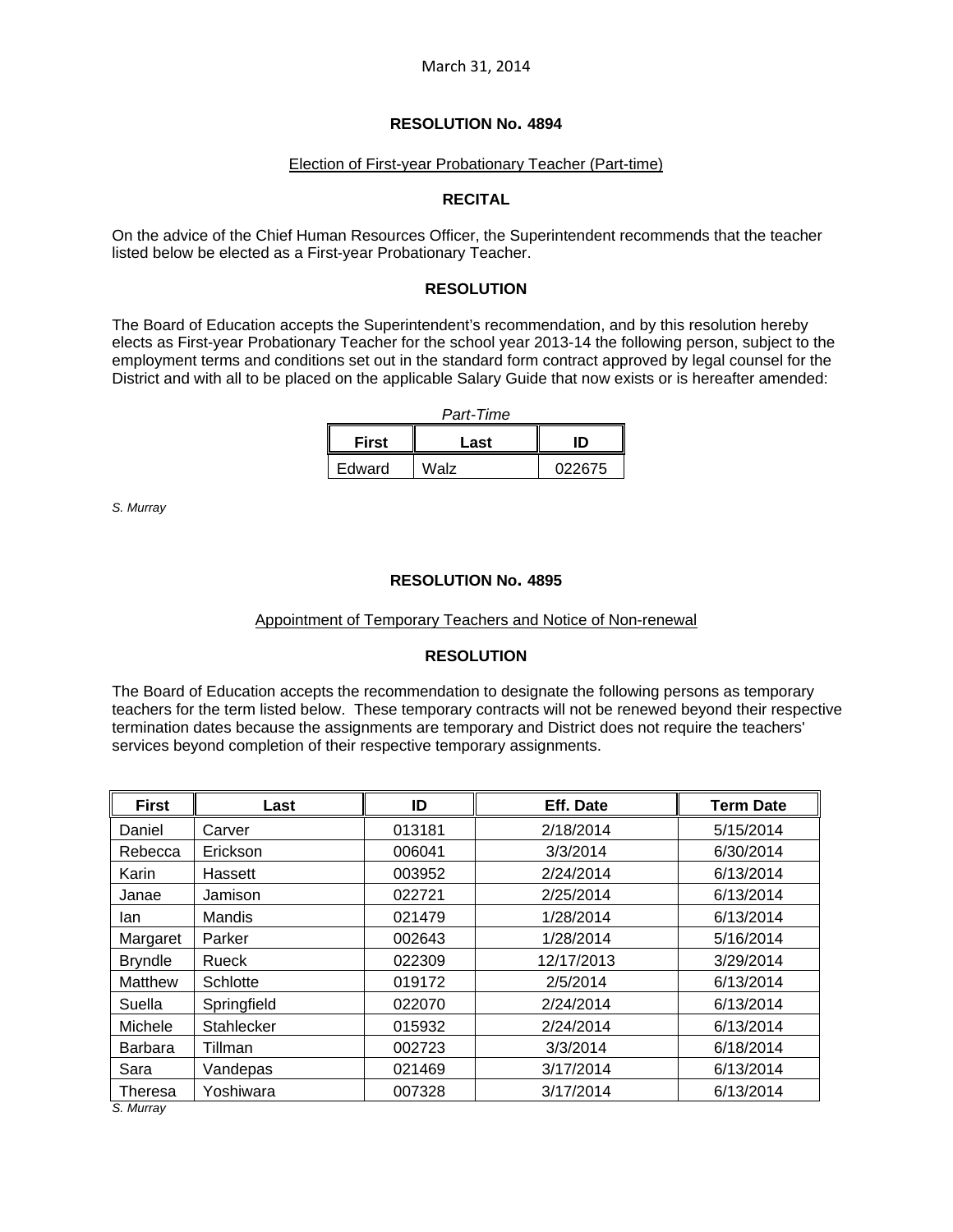# Purchases, Bids, Contracts

The Superintendent RECOMMENDED adoption of the following item:

Number 4896

Director Belisle moved and Director Koehler seconded the motion to adopt the above numbered items. The motion was put to a voice vote and passed unanimously (yes-5, no-1 [Buel]; with Director Regan absent and Student Representative Davidson voting yes, unofficial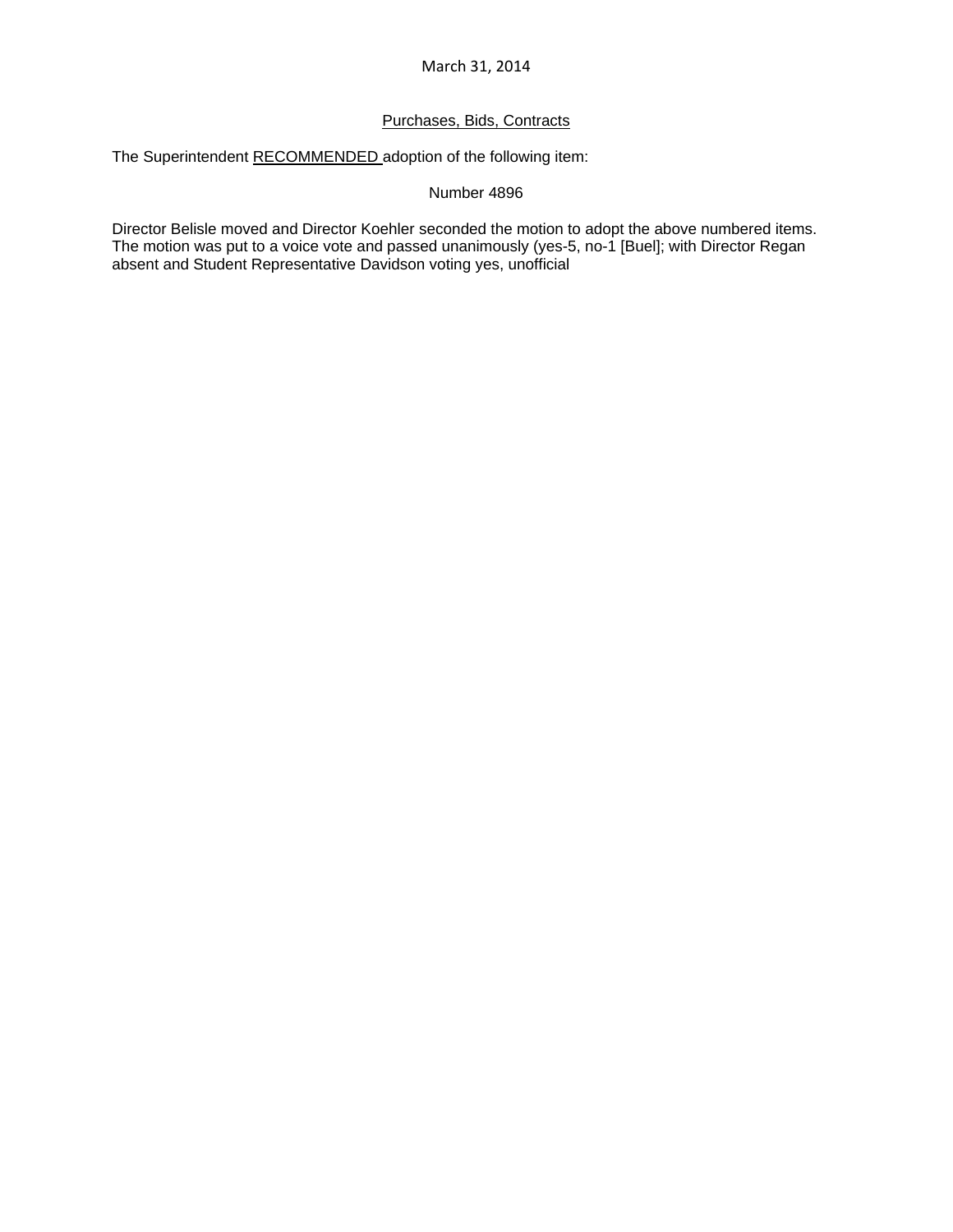## Expenditure Contracts that Exceed \$150,000 for Delegation of Authority

## **RECITAL**

Portland Public Schools ("District") Public Contracting Rules PPS-45-0200 ("Authority to Approve District Contracts; Delegation of Authority to Superintendent") requires the Board of Education ("Board") enter into contracts and approve payment for products, materials, supplies, capital outlay, equipment, and services whenever the total amount exceeds \$150,000 per contract, excepting settlement or real property agreements. Contracts meeting this criterion are listed below.

## **RESOLUTION**

The Superintendent recommends that the Board approve these contracts. The Board accepts this recommendation and by this resolution authorizes the Deputy Clerk to enter into agreements in a form approved by General Counsel for the District.

## **NEW CONTRACTS**

| Contractor                      | Contract<br>Term                 | <b>Contract Type</b>                 | <b>Description of Services</b>                                                                                                             | Contract<br>Amount | Responsible<br>Administrator,<br><b>Funding Source</b> |
|---------------------------------|----------------------------------|--------------------------------------|--------------------------------------------------------------------------------------------------------------------------------------------|--------------------|--------------------------------------------------------|
| <b>Resolutions</b><br>Northwest | 4/1/2014<br>through<br>6/30/2015 | <b>Personal Services</b><br>PS 6XXXX | District-wide: Provide<br>Restorative Justice intensive<br>training, consulting, and<br>support with systems and<br>relationship building. | \$364.733          | M. Goff<br><b>Fund 101</b><br>Dept. 5424               |

## **NEW INTERGOVERNMENTAL AGREEMENTS ("IGAs")**

| <b>Contractor</b>                                                 | Contract<br>Term                  | <b>Contract Type</b>                        | <b>Description of Services</b>                                                                                                                                | Contract<br>Amount | Responsible<br>Administrator,<br><b>Funding Source</b> |
|-------------------------------------------------------------------|-----------------------------------|---------------------------------------------|---------------------------------------------------------------------------------------------------------------------------------------------------------------|--------------------|--------------------------------------------------------|
| Northwest Regional<br><b>Education Service</b><br><b>District</b> | 3/10/2014<br>through<br>6/30/2017 | Intergovernmental<br>Agreement<br>IGA 60574 | District-wide: Implementation<br>and hosting services for<br><b>Follett's Destiny Management</b><br>System. Replacement for VIA<br>Library Management System. | \$960.684          | J. Klein<br><b>Fund 101</b><br>Dept. 5581              |

# **AMENDMENTS TO EXISTING CONTRACTS**

No New Amendments to Existing Contracts

*N. Sullivan*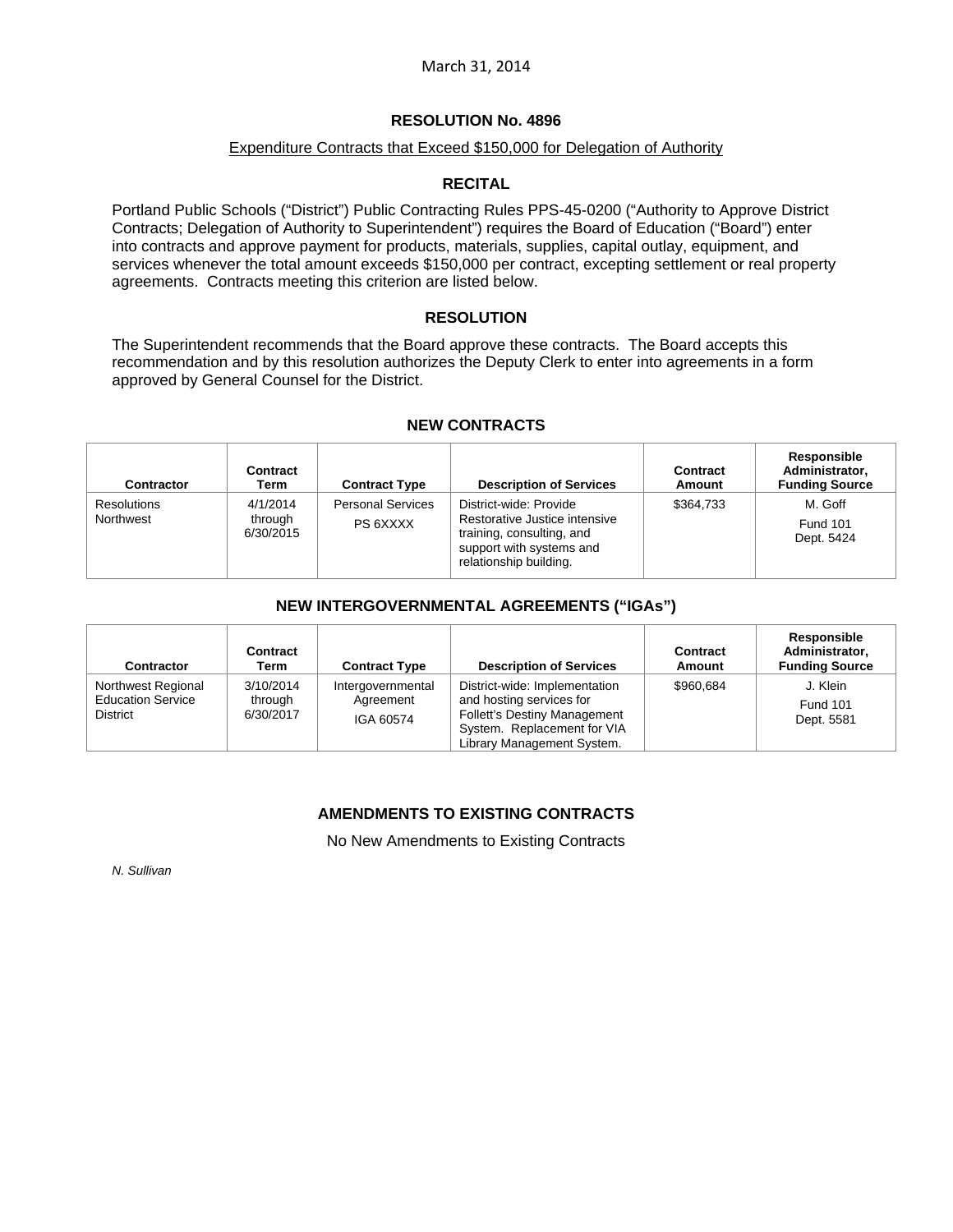## Other Items Requiring Board Action

The Superintendent RECOMMENDED adoption of the following items:

## Numbers 4897 through 4900

During the Committee of the Whole, Director Belisle moved and Director Adkins seconded the motion to adopt Resolution 4897. The motion was put to a voice vote and passed unanimously (yes-6, no-0, with Director Regan absent and Student Representative Davidson voting yes, unofficial).

During the Committee of the Whole, Director Adkins moved and Director Morton seconded the motion to adopt Resolution 4898. The motion was put to a voice vote and passed by a vote of 5-1 (yes-5, no-1 [Buel], with Director Regan absent and Student Representative Davidson voting yes, unofficial).

During the Committee of the Whole, Director Adkins moved and Director Koehler seconded the motion to adopt Resolution 4899. The motion was put to a voice vote and passed by a vote of 5-1 (yes-5, no-1 [Buel], with Director Regan absent and Student Representative Davidson voting yes, unofficial).

During the Committee of the Whole, Director Morton moved and Director Buel seconded the motion to adopt Resolution 4900. The motion was put to a voice vote and passed unanimously (yes-6, no-0, with Director Regan absent and Student Representative Davidson voting yes, unofficial).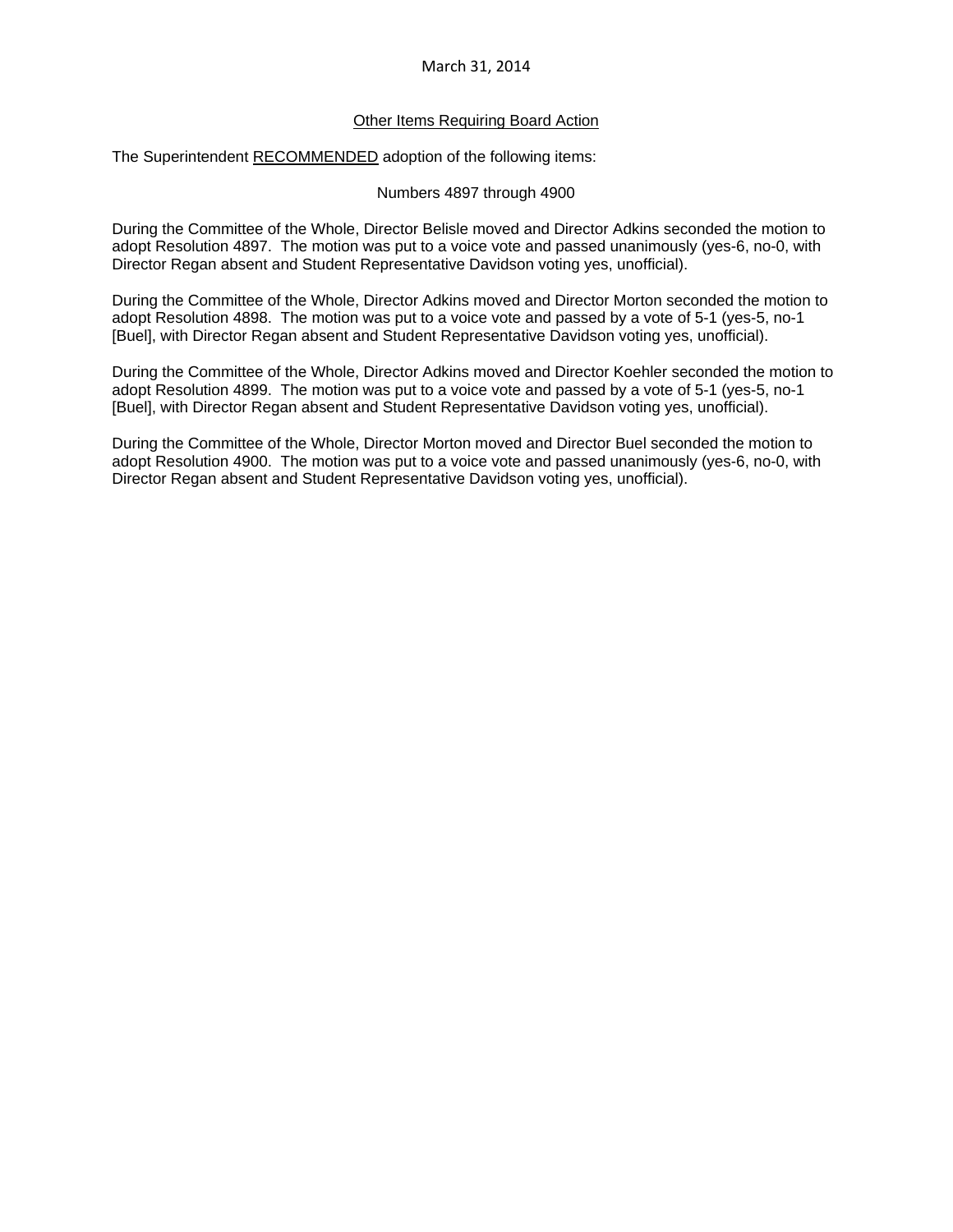# Completion of the Great Fields Project High School Track and Fields for Fall 2014 and Authorization for Internal Financing from and through the Construction Excise Tax Fund

# **RECITALS**

- A. In response to high school field and track fundraising efforts in 2007, the Board of Education asked for the development of a comprehensive strategy for improved fields at all high schools in Portland Public Schools (PPS); this effort was called the Ten Great Fields (Resolution 3681).
- B. A group of community leaders began to form the Community Athletic Facilities Partnership (CAFP), an initiative to develop a District-wide plan and funding to improve all athletic facilities at PPS high schools (Resolution 3774).
- C. While the CAFP's efforts languished over time, the Superintendent, recognizing that some high schools would be better able to raise and leverage the funds necessary to replace their tracks and fields, authorized district staff to develop an equitable division of Resolution No. 3896's \$2 million based upon each school's free and reduced lunch student population. The higher the free and reduced lunch percentage, the more each school would receive from the \$2 million. This formula became known as the Great Fields Funding Plan and was initiated in 2010. The distribution of the Great Fields funds was contingent upon an equitable plan for improvement and financing.
- D. High school fields and tracks are used daily as part of the physical education requirement for high school students and in some cases in the past, the fields and or tracks have been deemed unsafe and unusable for play. Replacing the grass fields with synthetic turf enables students to utilize the athletic facilities year-round.
- E. The new athletic facilities will also be able to be used to help alleviate the strain on Portland Parks and Recreation for all weather playing surfaces and will play a significant role in community wellness by providing safe surfaces on which to run and play.
- F. Since 2010, several track and/or field projects have been completed through partnerships and the generosity of the surrounding communities who have made a commitment to support Portland Public Schools and the nearly 48,000 students who currently or one day will attend each of those high schools. Completed projects are:
	- 1. Benson (two fields)
	- 2. Franklin (track)
	- 3. Grant (track and field)
	- 4. Lincoln (field)
	- 5. Madison (track)
	- 6. Marshall (track repairs and restriping)
	- 7. Roosevelt (track and field)
	- 8.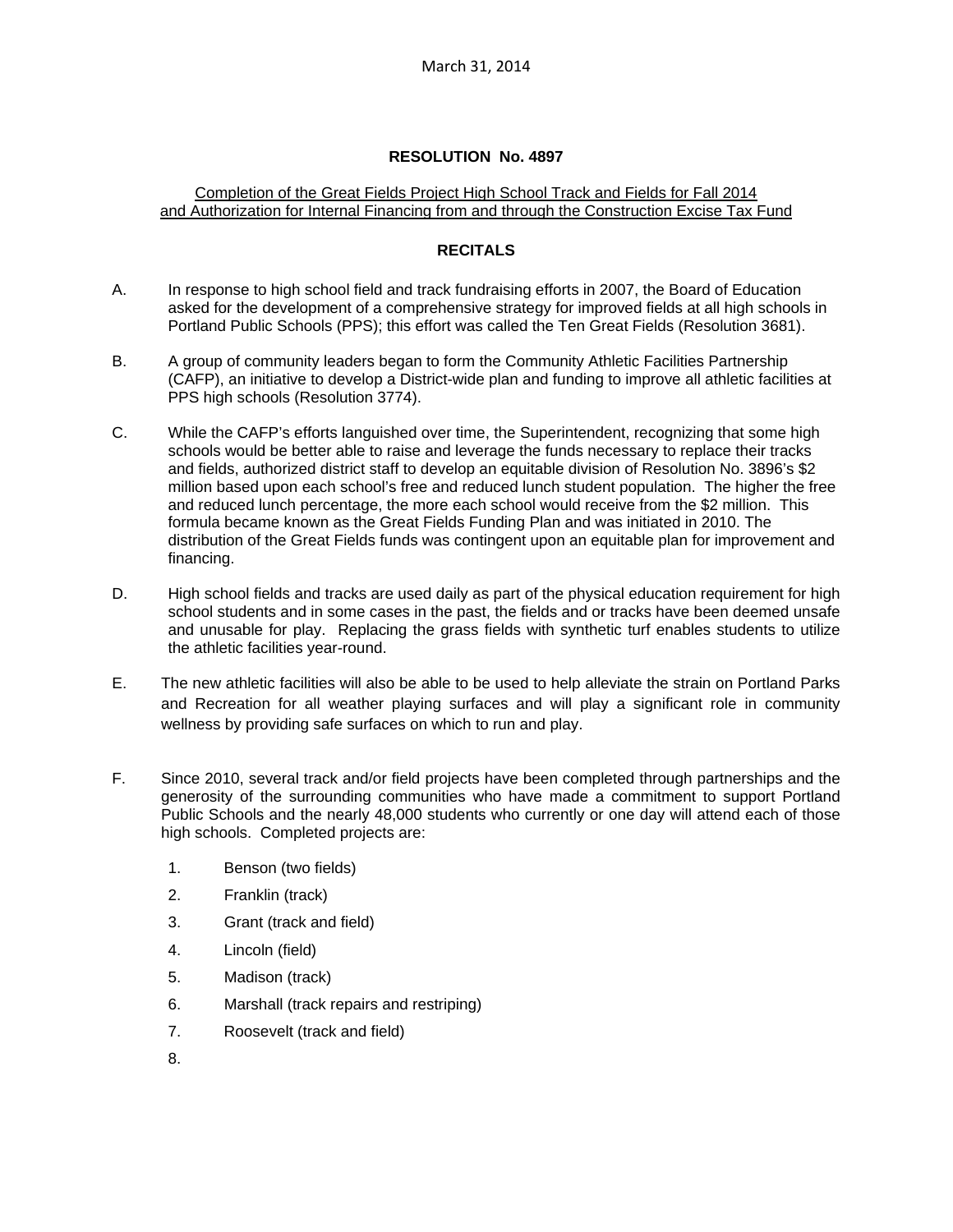- G. Because Cleveland's track was accomplished through the generosity of community members and NIKE, as well as a substantial financial commitment from alumni Phil Knight, that school was completed in 2009. Franklin High School's athletic complex will be completed as part of the 2012 School Building Improvement Bond, with an anticipated completion date of summer 2017.
- H. The following remaining schools are in need of athletic field and track upgrades:
	- 1. Jefferson High School track and field
	- 2. Madison High School field
	- 3. Marshall High School field
	- 4. Wilson High School field
- I. The proposed financing plan would use \$5.2 million from the Construction Excise Tax (CET) fund to pay for the completion of the Great Fields work. The Capital Asset Renewal plan set aside balance would be used to fund \$3.5 million of this amount, and this balance would be refunded each year with \$700,000 of the annual collections from the CET. This would effectively increase the annual set aside to \$2.2 million each year. The remaining \$1.7 million to close the funding gap would be drawn against the uncommitted CET balance, leaving about \$1.5 million uncommitted balance forecast for 6/30/14, and any annual excess above the \$2.2 million set aside, available to support continuing capital requirements..

## **RESOLUTION**

- 1. The Board of Education supports safe places for athletics and physical fitness at the district's high schools and the completion of the remaining high schools' transition from grass to synthetic turf and track renovations.
- 2. The Board recognizes that students and community members in the City of Portland deserve the same access to athletics that are available at surrounding districts and appreciates the financial support of our City, County and community partners and their recognition of the significant role student wellness plays in their overall role of success in education.
- 3. Portland Public Schools, together with its partners at NIKE, the City of Portland, Portland Parks and Recreation, as well as several other community partners has made a commitment to the identified high school communities to renovate their facilities. Those schools are Jefferson High School (track and field), Madison High School (field only), Wilson High School (field only), and Marshall High School (field only).
- 4. The Board of Education authorizes the Superintendent, or her designee, to commit to using \$ 5,204,057 from the Construction Excise Tax Fund, to be used in tandem with the already committed funds from our community partnerships, school community fundraising efforts, as well as the Great Fields funds for each of the remaining high schools.

*T. Magliano*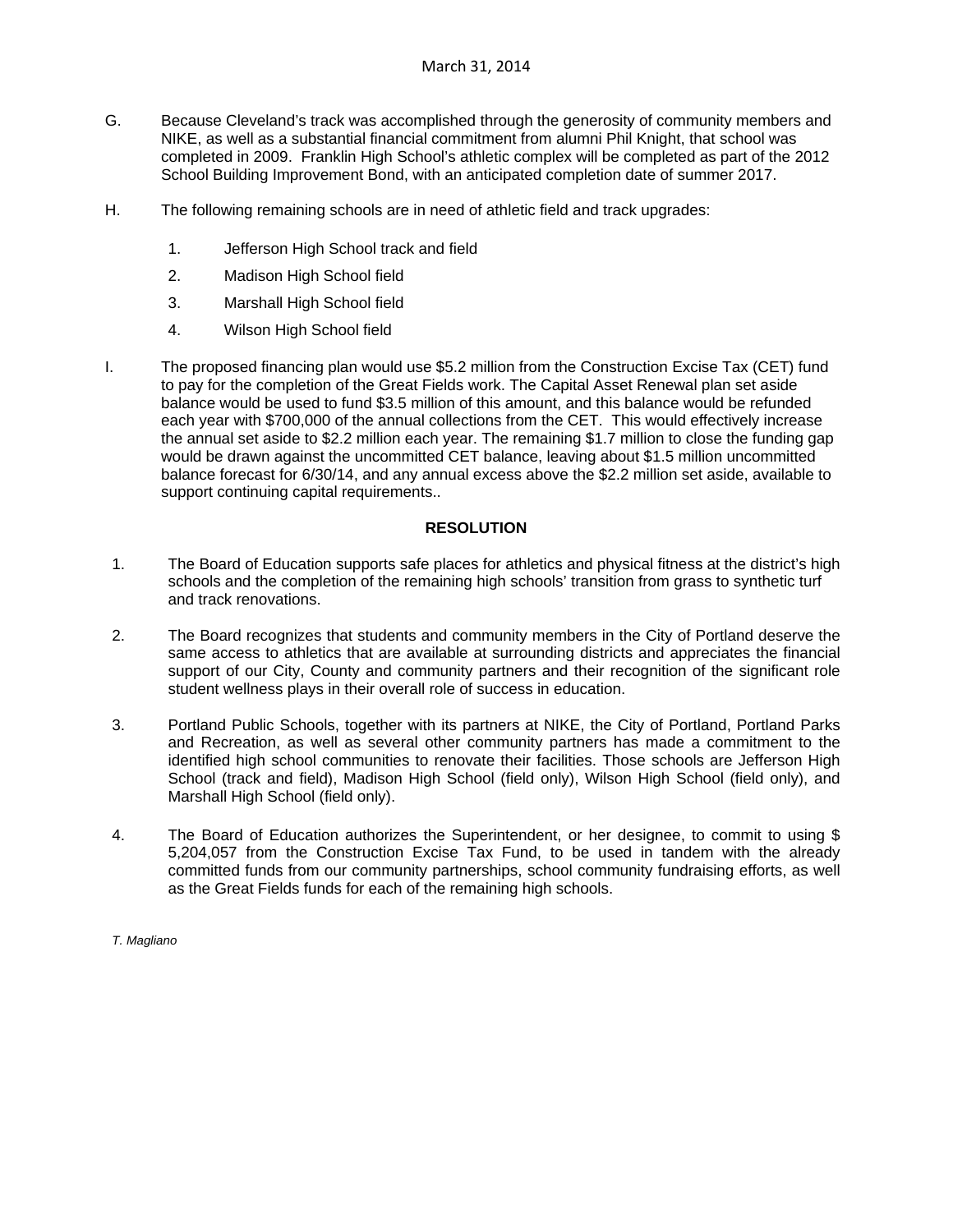## Authorizing up to a 14-Hour Reduction in Instructional Hours Due to Adverse Weather and Facility Failures and the Addition of Two Instructional Days

## **RESOLUTION**

- 1. Oregon Administrative Rule 581-022-1620 allows the Board of Education to authorize up to 14 hours of emergency school closures due to adverse weather conditions and facilty failures.
- 2. To date for the 2013-14 school year, we have had the following facility failures that resulted in school closures:
	- a. Wilson (1 day for broken water main)
	- b. Stephenson (1.5 days for lack of heat)
	- c. Ainsworth (1 day for broken sewer pipe)
- 3. Additionally, due to weather school was released two hours early on February 6<sup>th</sup> and was closed on February  $7<sup>th</sup>$  and  $10<sup>th</sup>$ .
- 4. The Board of Education for Portland Public Schools authorizes up to a 14-hour reduction in instructional hours per OAR 581-022-1620 due to facility failures and the adverse weather. The 14-hour reduction will cover the two hour early dismissal and faciility failures at the above named schools.
- 5. The Board directs the Superintendent to add two additional days to the end of the 2013-14 school calendar, specifically June 12 and June 13, 2014.

*SA Higgens*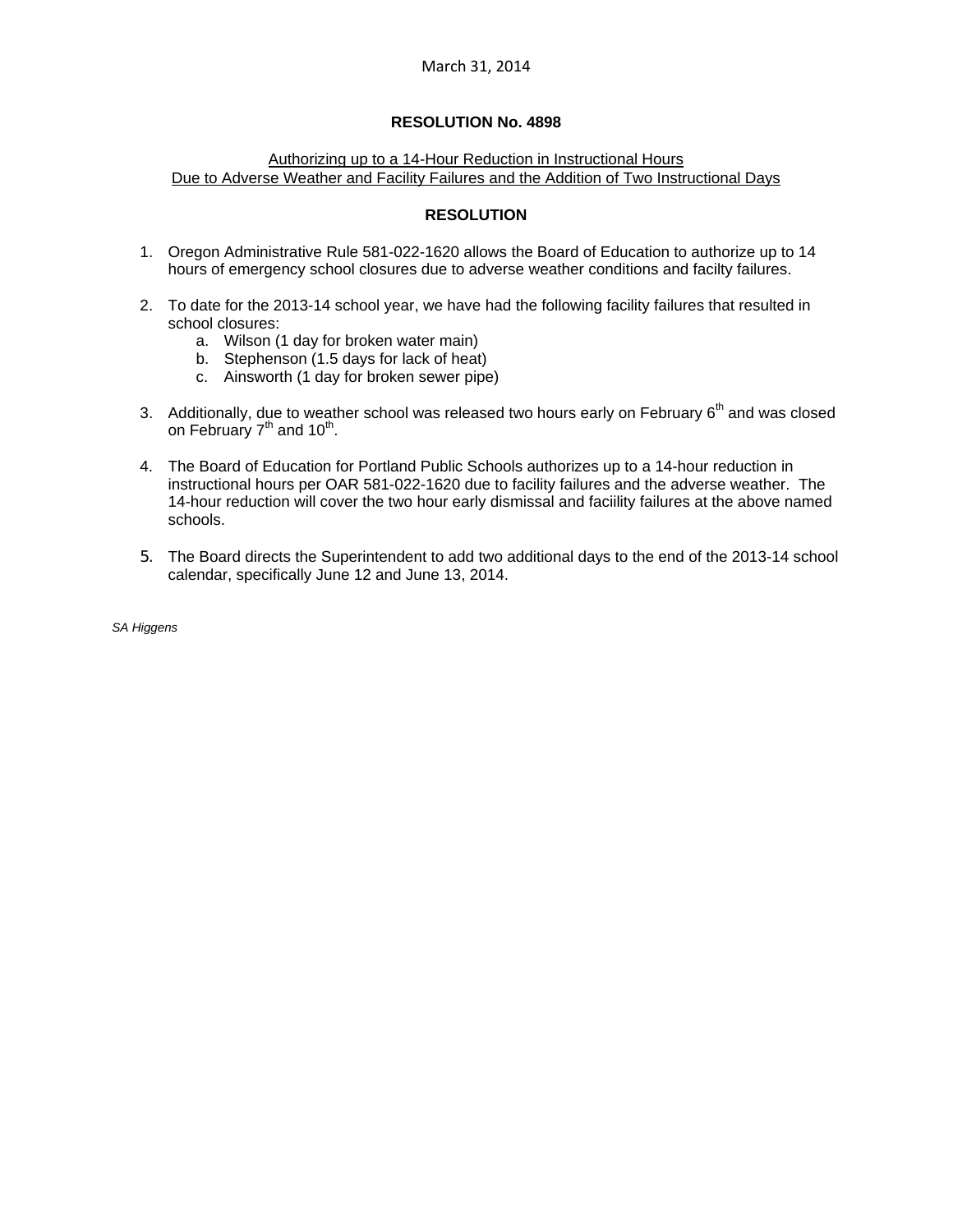# **RESOLUTION No. 4899**

#### Adoption of 2014-15 School Calendar and 2015-2016 School Calendar Instructional Hours

## **RECITALS**

- A. Performance Auditor Richard Tracy in a 2009 audit to the board titled "Benefits and Costs of Multiple School Calendars at the Portland Public School District," recommended the Board vote specifically on the reduction of school days for teacher professional development as defined in OAR 581-022-1620.
- B. By State regulation, the district must ensure that all schools have a minimum number of instructional hours each year in accordance with Oregon State requirements (Grades K: 405 hours; Grades 1-3: 810 hours; Grades 4-8: 900 hours; and Grades 9-12: 990 hours).
- C. In March 2014, a calendar committee comprised of representatives from parent communities, principals, teachers, classified employees, regional administrators, and school district departments met to develop the calendars for the 2014-15 and 2015-2016 school years.
- D. The Superintendent is recommending the attached quarter calendars, with a continuation of 16 hours of professional development delivered during 8 two-hour late opening sessions.
- E. Additionally, focus and priority schools require additional professional development as part of their Continuous Achievement Plans. The District is able to provide up three additional days of professional development at focus and priority schools.

# **RESOLUTION**

- 1. In accordance with OAR 581-022-1620, the Board of Education of School District No. 1J, Multnomah County, Oregon, agrees to include up to 30 hours to accommodate staff development activities to be counted as instructional hours.
- 2. The Board adopts the proposed 2014-15 and 2015-16 school calendars.

*SA Higgens*